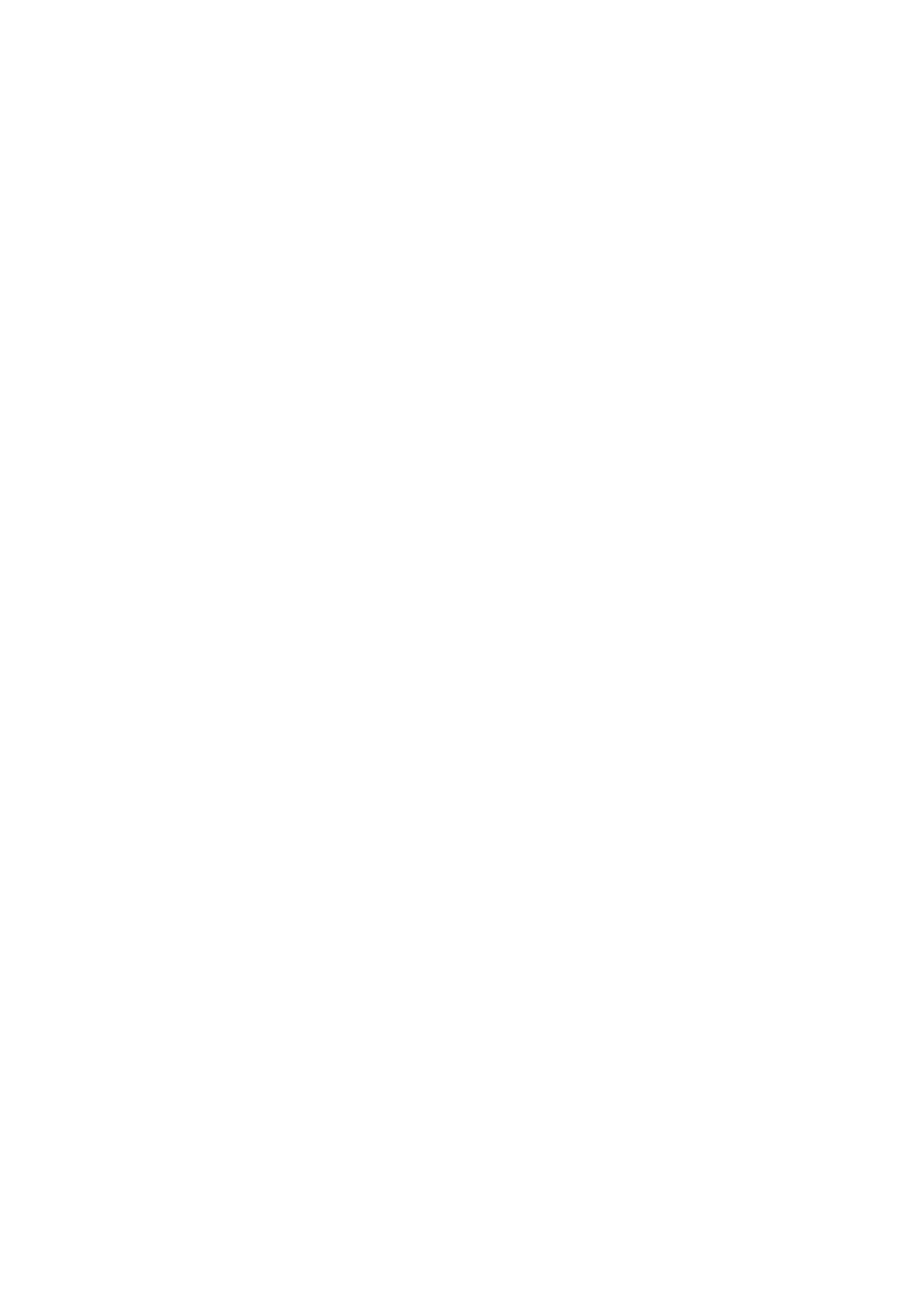# **RENFREWSHIRE VALUATION JOINT BOARD**



## **TRADE UNION FACILITY TIME HR29**

| <b>Title</b>       | <b>Trade Union Facility Time</b> |
|--------------------|----------------------------------|
| <b>Author</b>      | Assessor & ERO                   |
| <b>Approved By</b> | <b>Management Team</b>           |
| Date of Approval   | 18/12/2019                       |
| <b>Reviewer</b>    | Assistant Assessor & ERO         |
| <b>Review Date</b> | As Reguired                      |

#### **Review History**

| <b>Review</b><br>No. | <b>Details</b> | <b>Release Date</b> |  |  |  |
|----------------------|----------------|---------------------|--|--|--|
|                      |                |                     |  |  |  |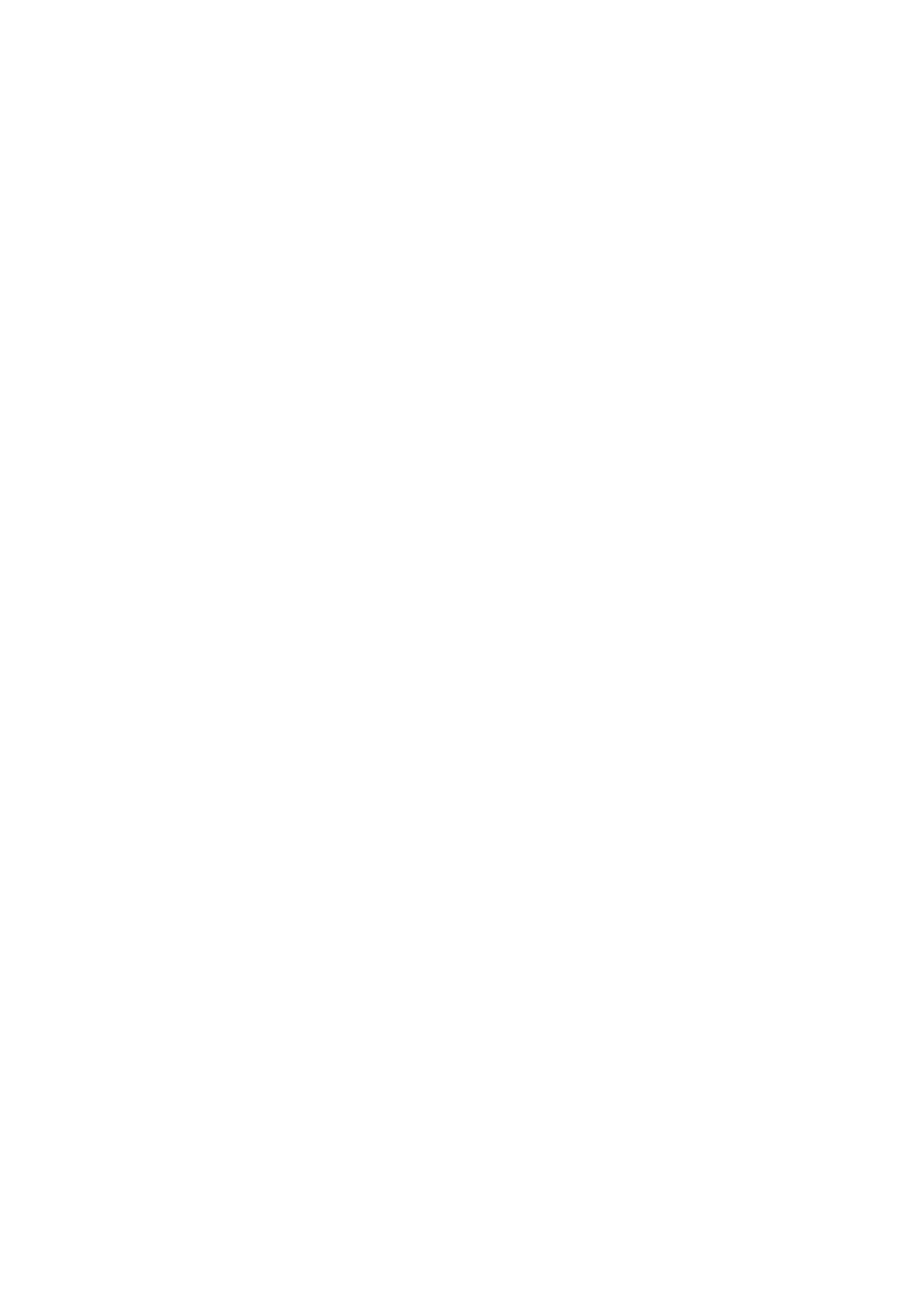#### **CONTENTS PAGE**

# **NUMBER**

| 1.  | Introduction                                           | 3 |  |
|-----|--------------------------------------------------------|---|--|
| 2.  | <b>Purpose and Aims</b>                                | 3 |  |
| 3.  | Scope                                                  | 4 |  |
| 4.  | Notification of Appointments                           | 4 |  |
| 5.  | Roles and Responsibilities                             | 4 |  |
| 6.  | <b>Trade Union Duties and Activities</b>               | 5 |  |
| 7.  | <b>Requesting Facility Time</b>                        | 5 |  |
| 8.  | <b>Considering Requests for Facility Time</b>          | 6 |  |
| 9.  | Access to accommodation / equipment                    | 7 |  |
| 10. | <b>Industrial Action</b>                               | 7 |  |
| 11. | <b>Facility Time Recording and Reporting</b>           | 8 |  |
| 12. | Confidentiality                                        | 8 |  |
| 13. | Equality and Human Right Impact Assessment             | 8 |  |
| 14. | <b>Monitoring and Review</b>                           | 8 |  |
| 15. | Appendix 1: Trade Union Duties and Activities          | 9 |  |
| 16. | Appendix 2: HR & OD/TU/F1 - Facility Time Request Form |   |  |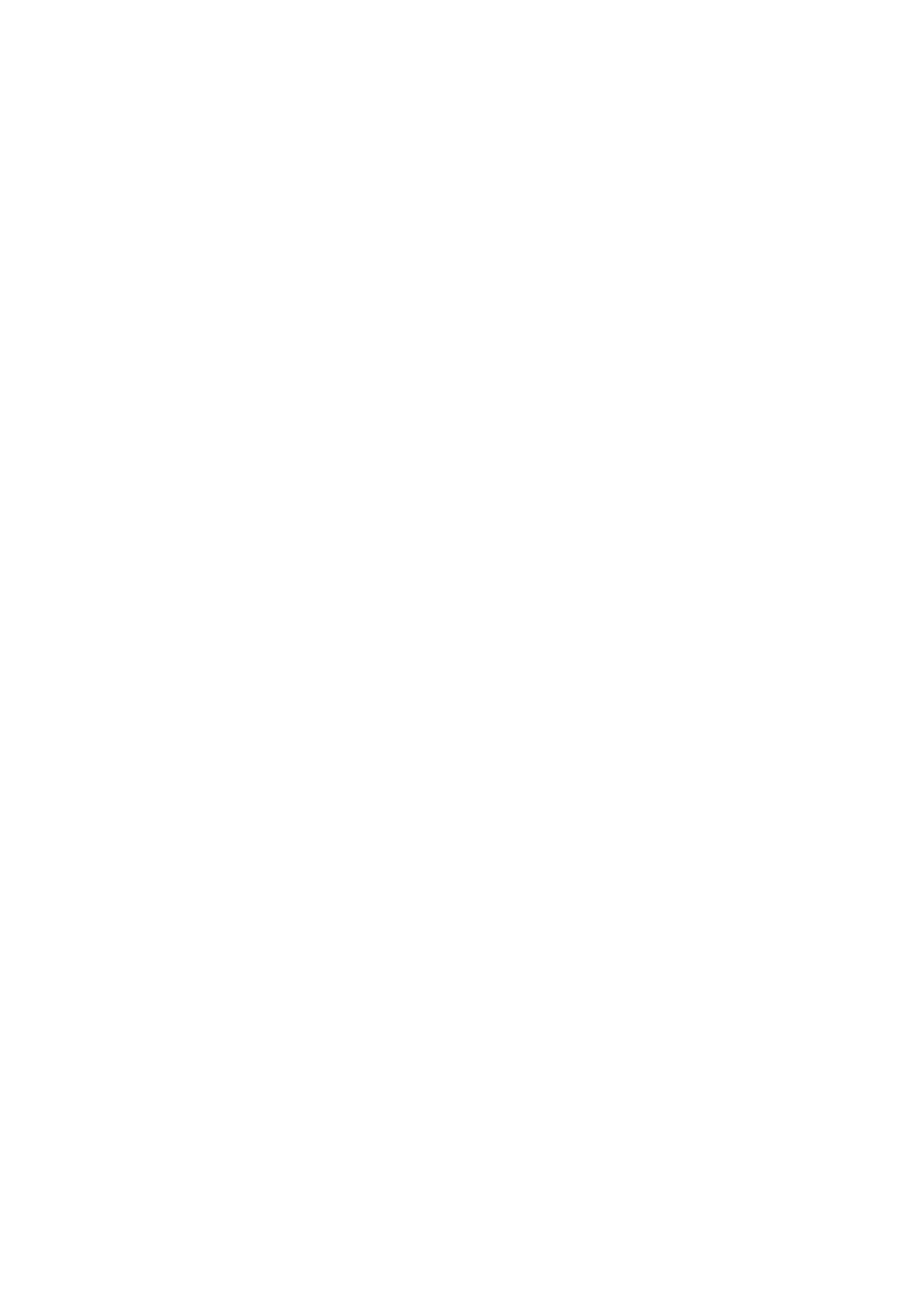#### **1. Introduction**

- 1 .1 The Board is committed to working in partnership with the recognised Trade Unions and believes in the principle of collective bargaining at both national and local level. The Board is committed to ensuring that its' workforce feels valued and are involved and consulted on decisions that affect them.
- 1 .2 The Board recognises the important and crucial role the Trade Unions have in promoting and developing good employee relations, robust health and safety practices and learning and development opportunities across its diverse workforce.
- 1 .3 To ensure continued support for the Trade Unions and their representatives in performing their duties and to enable them to communicate and carry out their roles, duties and activities more efficiently, the Board will provide suitable and appropriate facility time arrangements and accommodation.
- 1 .4 This policy has been developed in partnership with the recognised Trade Unions and in line with the Trade Union and Labour Relations (Consolidation) Act 1992 and the ACAS Code of Practice 'Time off for Trade Union Duties and Activities' which provides guidance on supporting time off, training and facilities.

#### **2. Purpose and Aims**

- 2.1 The purpose of this poticy is to provide a clear and fair facility time request process for Trade Union representatives within the Board, and to enable managers to support Trade Union representatives within their service areas to carry out their Trade Union duties and activities effectively.
- 2.2 The policy aims to:
	- Demonstrate the Board's commitment to supporting and working in partnership  $\bullet$ with Trade Unions representatives;
	- Recognise the duties and activities Trade Union representatives carry out;
	- Ensure managers are provided with reasonable notice from the Trade Unions for any request for facility time;
	- Provide managers with a consistent process for considering requests from Trade Union representatives for facility time to carry out Trade Union duties and activities;
	- Ensure all requests for facility time are recorded, monitored and published in accordance with the requirements of the Trade Union (Facility Time Publication Requirements) Regulations 2017.

#### **Scope**

3.1 This policy applies to all Trade Union representatives recognised by the Board, and their Trade Union representatives..

#### **4. Notification of Appointments**

- 4.1 The Board and Trade Unions agree that the numbers of Trade Union representatives, including safety representatives and learning representatives, elected across service areas should broadly reflect levels of Trade Union membership. Representation levels may be subject to joint review in the event that either the Board or a recognised Trade Union considers there to be an imbalance in representation. Any such review will be conducted through discussion between the Assessor/ERO and the Trade Union(s). An accepted ratio of 1:25 is recommended (this does not include branch officers with specific defined roles).
- 4.2 It is the responsibility of each Trade Union to notify the Assessor/ERO in writing of: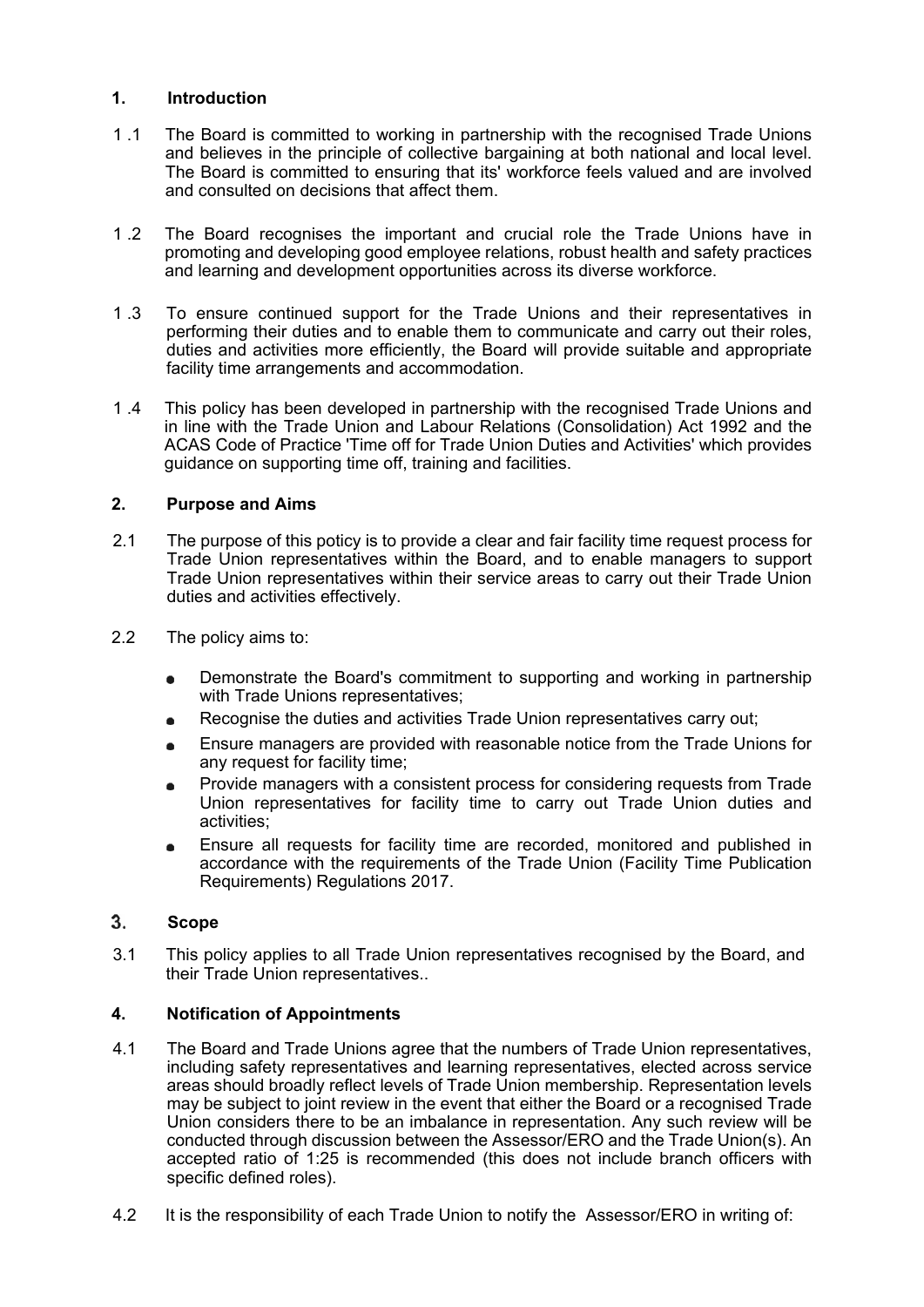- The names and work locations of Trade Union representatives, including Safety Representatives and Learning Representatives within the Board
- The section/workplace represented in each case, as soon as possible after election or appointment.
- 4.3 An employee will not be granted facility time to undertake the functions of a Trade Union representative until the Assessor/ERO receives a written notification by the Trade Union. Any issues arising should be discussed with the lead lay/paid official.
- 4.4 Following their election or appointment, Trade Union representatives shall meet with an appropriate officer to discuss anticipated time off requirements and the operational needs of the service. The purpose of these discussions shall be to consider how reasonable time off can be granted whilst ensuring service requirements are met.

#### **5. Roles and Responsibilities**

- 5.1 There are a number of Trade Union roles where facility time will be relevant. Definitions of these roles are provided.
	- A Trade Union Representative is defined as an employee who has been elected or appointed in accordance with the rules of a Trade Union recognised by the Board to be a representative of all or some of the union's members in a particular workplace and has been duly notified as such to the Board in writing.
	- A Health and Safety Representative is defined as an employee who has been appointed by a Trade Union recognised by the Board to represent a group or groups of employees in accordance with the Safety Representatives and Safety Committee Regulations 1977 and has been duly notified as such to the Board in writing.
	- A Trade Union Learning Representative is a Trade Union representative who promotes learning opportunities and will give advice and guidance to members and answer queries about courses or learning opportunities in the Board and has been duly notified as such to the Board in writing.
	- An Equality Representative is a Trade Union representative who is concerned with a wide range of diversity issues and raises awareness of issues related to equality and diversity and provides advice and guidance to members in the Board and has been duly notified as such to the Board in writing.
	- Branch Officers are required for the day to day running of the branch, co-ordinating training, representation, researching and conducting negotiations. Some officers will have specific duties associated with their role as defined in the union's rules and procedures.

#### **6. Trade Union Duties and Activities**

6.1 Trade Union representatives may be expected to carry out a range of duties and activities as part of their role. Examples of duties and activities that Trade Union representatives may be involved in are detailed in Appendix 1.

#### **7. Requesting Facility Time**

- 7.1 Trade Union representatives may request facility time for the following:
	- To carry out union duties and activities;
	- To carry out union learning representative duties;
	- To carry out health and safety representative duties;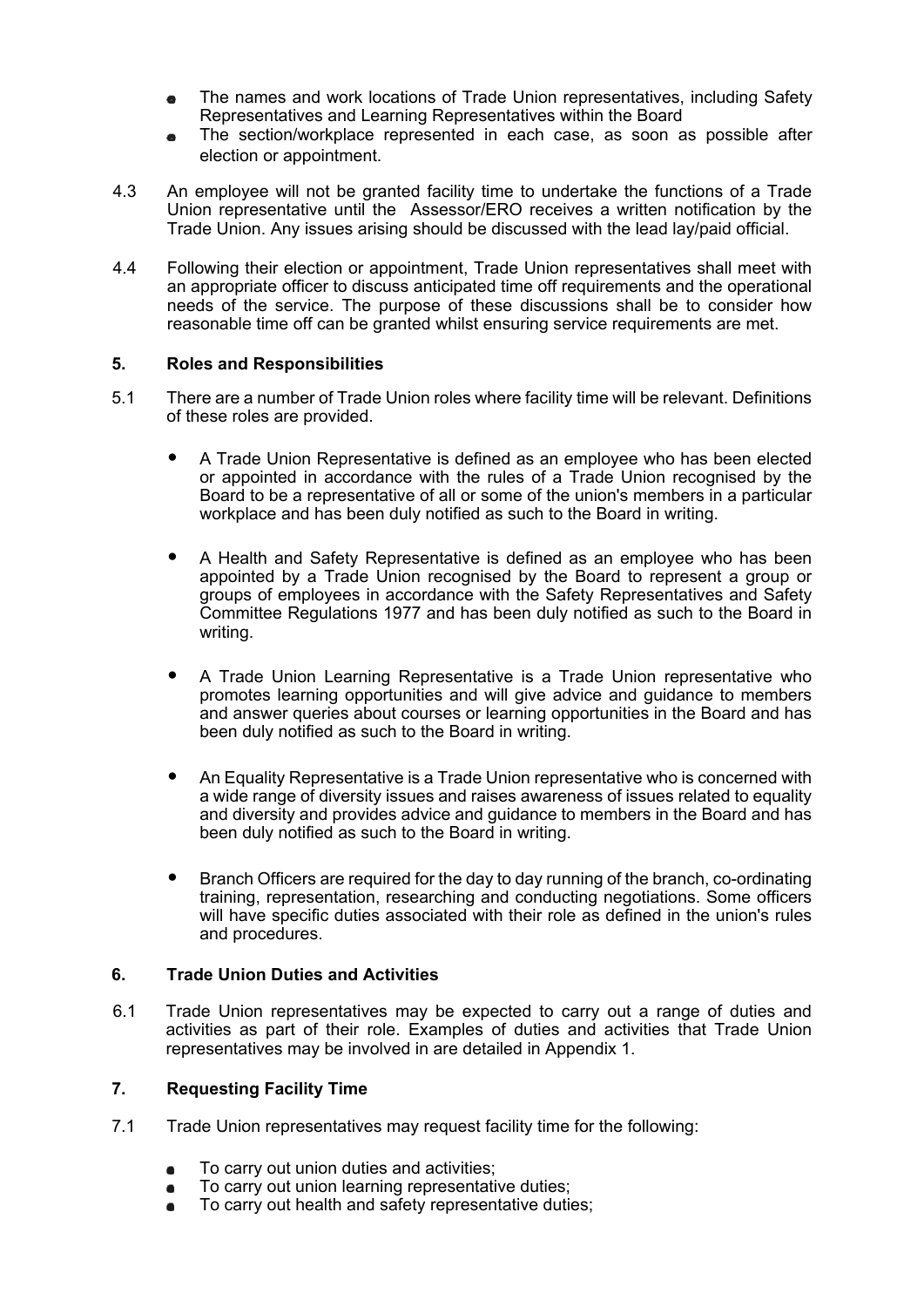- To attend training and conferences.  $\bullet$
- To attend meetings with the lead lay officials/full time paid officials;
- To attend matters relating to service conditions;
- To participate in matters relating to self-organisation (i.e., LGBT, Disability, Race, Gender and other Equality Matters);
- To participate in regional/national Trade Union organisation.  $\bullet$
- 7.2 Trade Union representatives should meet with their managers to discuss anticipated facility time requirements and the impact that this will have against the operational needs of the service. All requests should be made on the request form at Appendix 2 and forwarded to the relevant manager for approval. All completed forms should then be sent to the Service Co-ordinator .
- 7.3 Where possible Trade Union representatives should submit a list of scheduled Trade Union meetings, activities and training arranged for the forthcoming year including internal meetings, committees, Trade Union conferences and branch meetings, Requests to attend training courses should be submitted as early as possible before the course start date.
- 7.4 It may not be appropriate for the Trade Union representative to provide detailed information or the circumstances/nature of the request for facility time. These situations will arise where an individual's rights to privacy may be breached.
- 7.5 Trade Union representatives requesting facility time should on each occasion:
	- Give as much notice as is reasonably possible;  $\bullet$
	- $\bullet$ Provide the reasons for facility time, where necessary (see para 7.3);
	- Indicate the timing and expected duration of facility time required;
	- Provide details of training course nominations.  $\blacksquare$
- 7.6 Where a request involves a group of Trade Union representatives, a request may be submitted by a full-time Trade Union representative on behalf of the representatives concerned. Trade Unions must consider the most suitable and relevant representatives to attend union duties and activities.

#### **8. Considering Requests for Facility Time**

- 8.1 All requests for facility time will be considered in line with service requirements. Managers must make every effort to support requests for facility time, however there may be some instances when a request cannot be approved. In deciding if a request can be accommodated, the manager must consider:
	- The notice provided for the request;  $\bullet$
	- The location (including any travelling to and from):
	- Whether the request relates to any statutory duties or requirements;
	- The amount of facility time already provided for Trade Union duties and activities;  $\blacksquare$
	- Providing appropriate cover to enable Trade Union representatives to attend necessary duties and activities;
	- Alternative arrangements to support Trade Union representatives required to attend duties and activities on a scheduled day off, for example, changing shift rotas/pattern or giving time back;
	- The number of Trade Union representatives involved in carrying out the same duties and activities;
	- Whether there are clear business reasons for refusing a request for facility time.
- 8.2 Managers should ensure that where necessary, work cover and/or work load reductions are provided when facility time is required. This can include the allocation of duties to other employees rearranging work to a different time or reduction in workloads.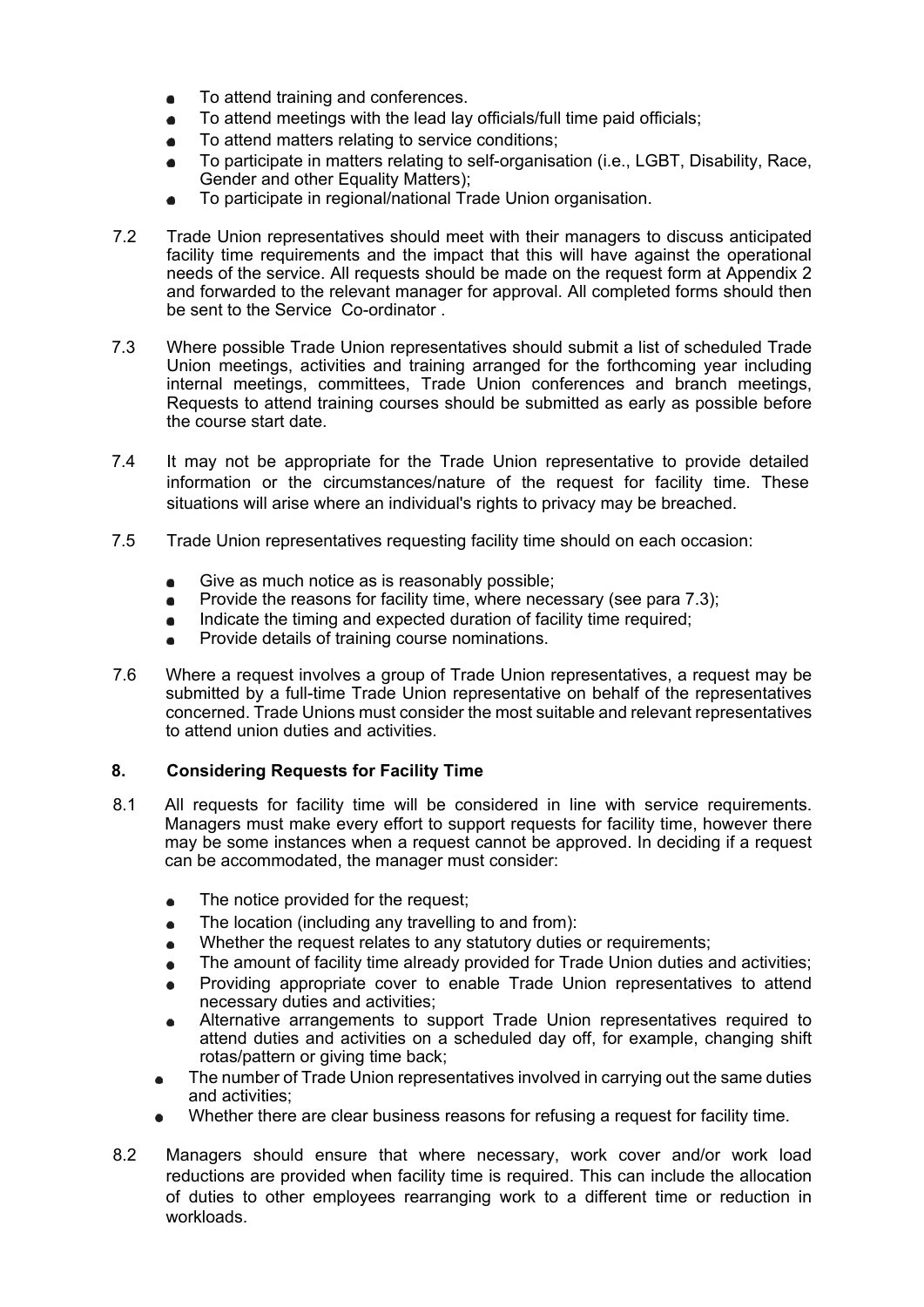- 8.3 Managers must endeavour to provide Trade Union representatives with sufficient notice and preparation time to enable them to fully represent their members, for example if there is a requirement to meet their member before a hearing or read through relevant papers for a meeting/hearing. In addition, to enable Trade Union representatives to gain appropriate experience and development for their role, a request may be for a Trade Union representative to observe at a meeting, forum or hearing. Managers should treat such requests in the same way as they would any other request and remain supportive.
- 8.4 Trade Union representatives within the Board may be required to attend learning and development related to their role and provided by their Trade Union. Facility time to attend should be granted subject to service requirements.
- 8.5 Facility time approved for the purposes of carrying out Trade Union duties and activities, including attending training during normal working hours will be paid. Where facility time is requested and it is not clear whether this would be paid or unpaid, further discussion should take place between the Assistant Assessors and the relevant Trade Union Branch.
- 8.6 Where Trade Union representatives who work part-time, job share or are shift workers are required to carry out Trade Union duties and activities or training on a day or time where they are not scheduled to work, every effort will be made to rearrange working times/patterns to accommodate their obligations.

#### **9. Access to Accommodation/Equipment**

- 9.1 To support the Trade Unions in fully representing their members, the Board will provide the Trade Unions with suitable and appropriate accommodation/equipment to assist them in carrying out their duties and activities. These facilities include:
	- Accommodation for meetings;
	- Access to telephone and other communication media used and permitted within the Board such as email, internet and mail facilities to correspond with Board employees. A service level agreement is in place for correspondence with employees of associated bodies, with costs being met by Trade Union;
	- The use of notice boards;
	- Use of dedicated and confidential office space where required;
	- Access to learning and development.
- 9.2 Sufficient preparation time should also be provided to Trade Union representatives to enable them to fully represent their members, for example, if there is a requirement to meet their member before a hearing or read through relevant papers for a meeting/hearing.
- 9.3 Where appropriate the Board will review and consider requests for additional resources from the recognised Trade Unions.

#### **10. Industrial Action**

10.1 The Board and Trade Unions have a responsibility to use agreed procedures to settle disputes and avoid industrial action. There is no right to facility time for Trade Union activities which themselves consist of industrial action.

However, where a representative is not taking part in industrial action but represents members involved, normal arrangements for time off with pay for the representative will apply.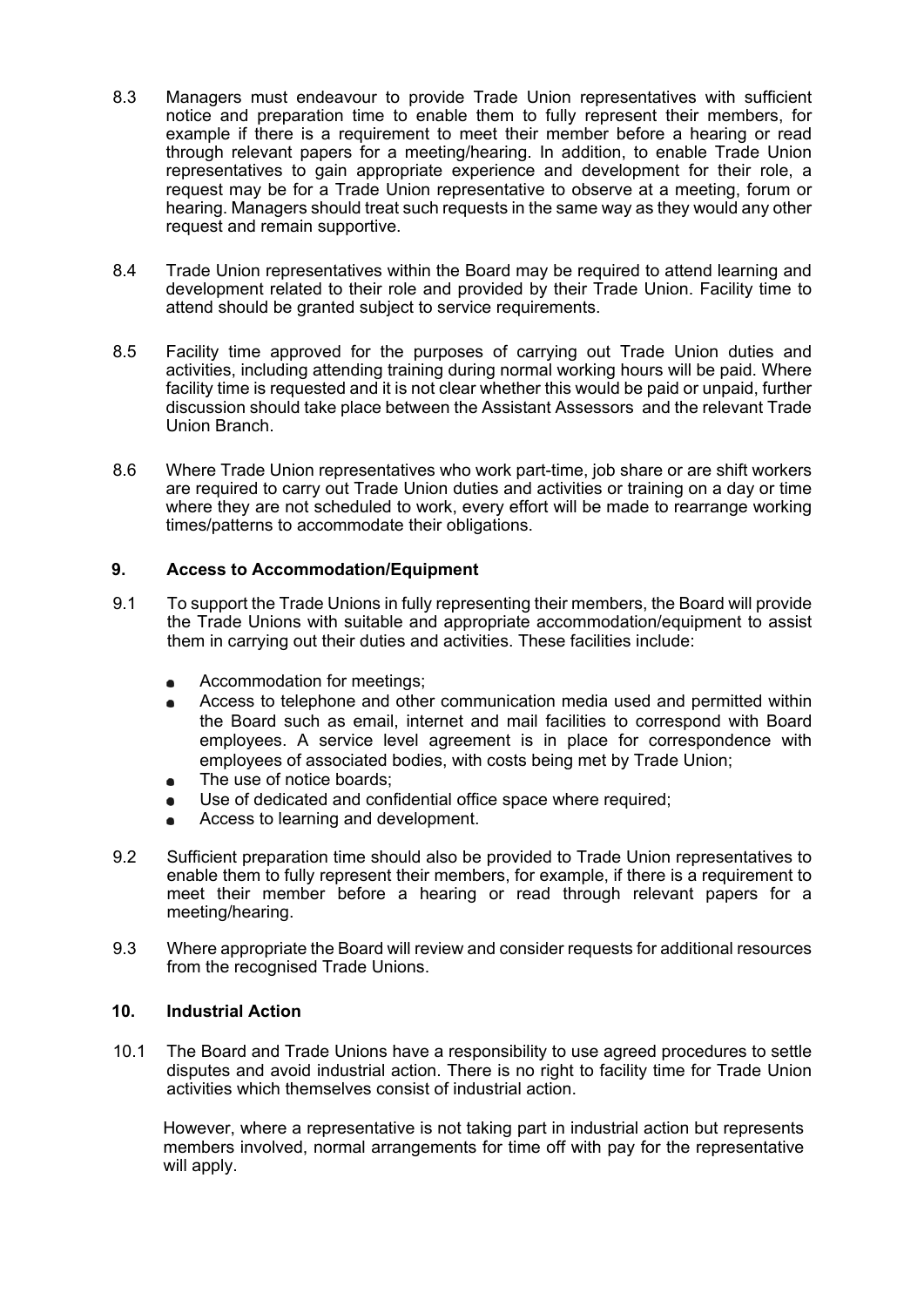#### **11. Facility Time Recording and Reporting**

- 11.1 Under the Trade Union (Facility Time Publication Requirements) Regulations 2017 Public Sector Employers who have full time equlivelant employees of more than 49 are requried to report and publish information annually on facility time taken by Trade Unions and their representatives. It has been decided that in the interest of transparacy, the relevant information will be published voluntarlily by the Board regardless of the number of employees. The information to be published is as follows:
	- How many of the Board's employees are relevant union officials;
	- How many of the relevant union officials spent 0%, 1%-50%, 51%-99% or 100% of their working hours on facility time;
	- The percentage of the Board's total pay bill spent on paying relevant union officials for facility time;
	- The percentage of the aggregate amount of facility time taken by the Board's relevant union officials that was attributable to paid Trade Union activities.
- 11.2 Information relating to facility time will be input and monitored through the Board's appropriate recording system.

#### **12. Confidentiality**

- 12.1 Information relating to the Trade Union Facility Time Policy should be recorded, maintained and processed confidentially and securely by the Service Co-ordinator and will be used only to monitor the effectiveness of this policy.
- 12.2 Information processed may include paper or electronic records and will be done so in line with the General Data Protection Regulation (Regulation EU 2016/679) ("GDPR"), the Privacy and Electronic Communications (EC Directive) Regulations 2003 (as may be amended by the proposed Regulation on Privacy and Electronic Communications) and any legislation that, in respect of the United Kingdom, replaces, or enacts into domestic law, GDPR or any other law relating to data protection, the processing of personal data and privacy as a consequence of the United Kingdom leaving the European Union.

#### **13. Equality and Human Rights Impact Assessment**

13.1 This policy has been impact assessed in line with the Board's obligation to comply with the Equality Act 2010 and the Public Sector Equality Duty.

#### **14. Monitoring and Review**

14.1 This policy will be reviewed regularly and in line with any legislative and organisational changes. The recognised Trade Unions will be consulted on any future changes to this policy.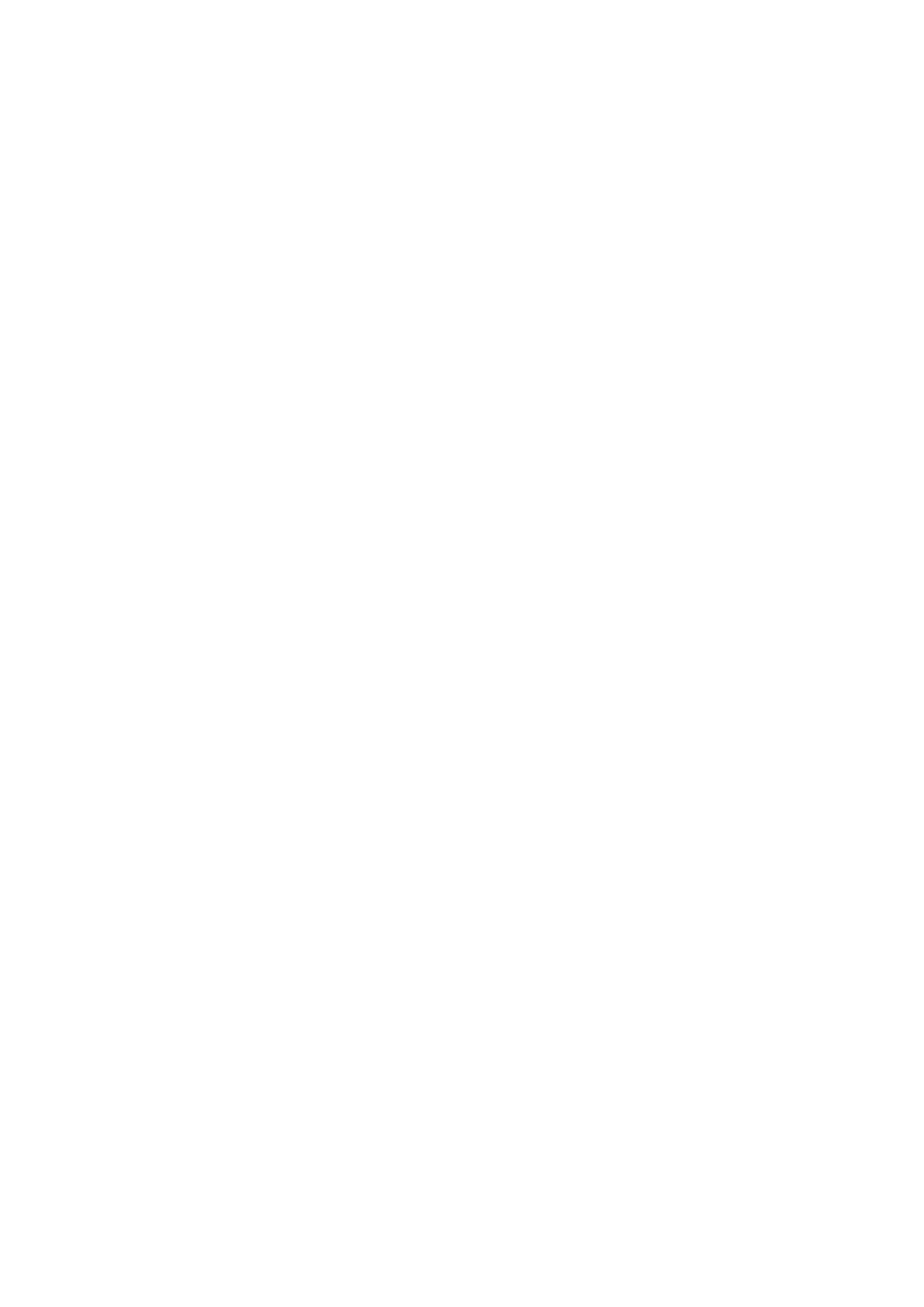#### **Trade Union Duties and Activities**

#### **Examples of Trade Union Duties**

- Terms & conditions of employment or the physical conditions in which employees are required to work (for example: pay, hours of work, holidays, holiday pay, pensions, equality and diversity, learning and development, the working environment);
- Engagement or non-engagement, termination or suspension of employment or the  $\blacksquare$ duties of employment, of one or more employee (for example: redundancy and dismissal arrangements; recruitment and selection);
- Allocation of work or the duties of employment between employees or groups of  $\bullet$ employees (for example job evaluation, flexible working practices);
- Matters of discipline, grievance and accompanying employees to hearings and  $\bullet$ employment tribunals;
- Representing their members at supporting attendance meetings;  $\bullet$
- Health and Safety responsibilities;  $\bullet$
- Trade Union membership or non-membership (for example involvement in induction of  $\bullet$ new employees);
- Procedures for negotiations or consultation and other procedures (for example, joint consultation, collective bargaining at employer level, communication with members);
- Receipt of information from the employer and consultation related to redundancy or  $\bullet$ TUPE;
- Arranging workplace meetings and ballots to discuss the outcome of negotiations with  $\bullet$ the employer;
- Trade Union member health and welfare meetings.

#### **Examples of Trade Union Activities**

- Attendance at meetings of the JCBs including pre-meeting of staff side;
- Acting on behalf of members in disciplinary or grievance hearings/appeals and Employment Tribunals;
- Meeting with management relating to collective bargaining or employee relations  $\bullet$ matters affecting members;
- Meetings with full time or lay officials to discuss employee relations between the Board and Trade Union members:
- Attendance at health and safety meetings and committees and highlighting general  $\bullet$ matters affecting the health, safety and welfare at work of employees, carrying out safety inspections and investigating potential hazards and complaints relating to health and safety;
- Representing Trade Union members at job evaluations and appeals;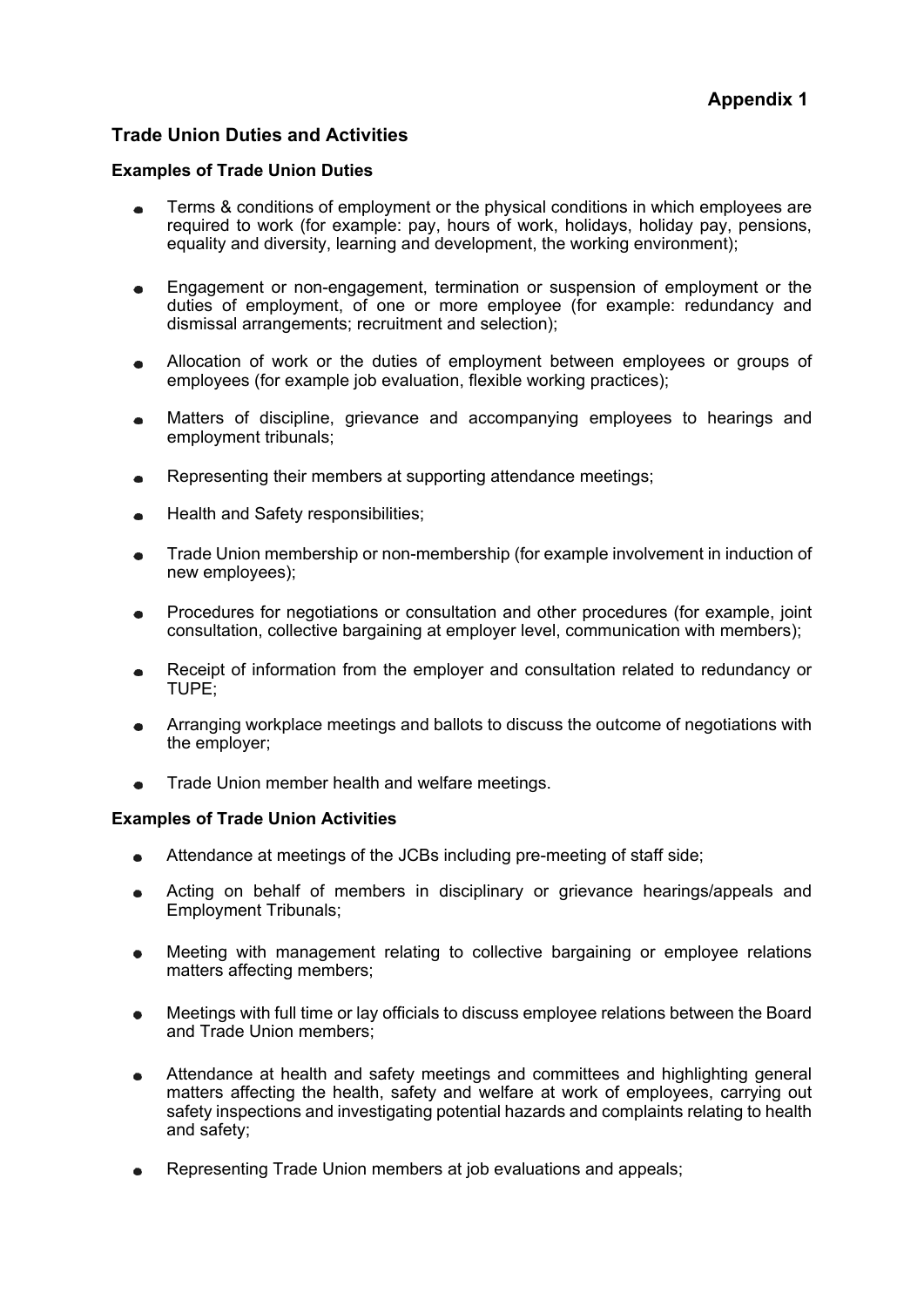- Attendance at workplace meetings to discuss and vote on the outcome of negotiations with the employer:
- Voting on properly conducted ballots on industrial action;
- Branch/District or Regional meetings of the Trade Union convened during Normal working hours where issues relevant to the Board or associated organisations are under discussion in addition to Trade Union business;
- Recruitment of members who are Board employees or employees of associated organisations;
- Internal Trade Union work where work undertaken has an impact on Board Employees or employees of associated organisations;
- Meetings of the executive committee or annual conference where issues being  $\bullet$ discussed are relevant to the Board or employees of associated organisations;
- Attendance at National Meetings of the Trade Unions where the business relates to  $\blacksquare$ national conditions of service issues and organising;
- Involvement in employee relations duties affecting other Local Authorities requiring attendance at meetings outside the Board;
- Attendance at approved Trade Union training courses that relate to carrying out the  $\bullet$ role of a Trade Union representative and employee relations matters.
- Undergoing relevant learning and development;  $\bullet$
- Promoting the value of learning and development and providing information and advice about learning and development matters;
- Attendance at meetings/seminars/conferences under COSLA/APSE/similar public service organisations.